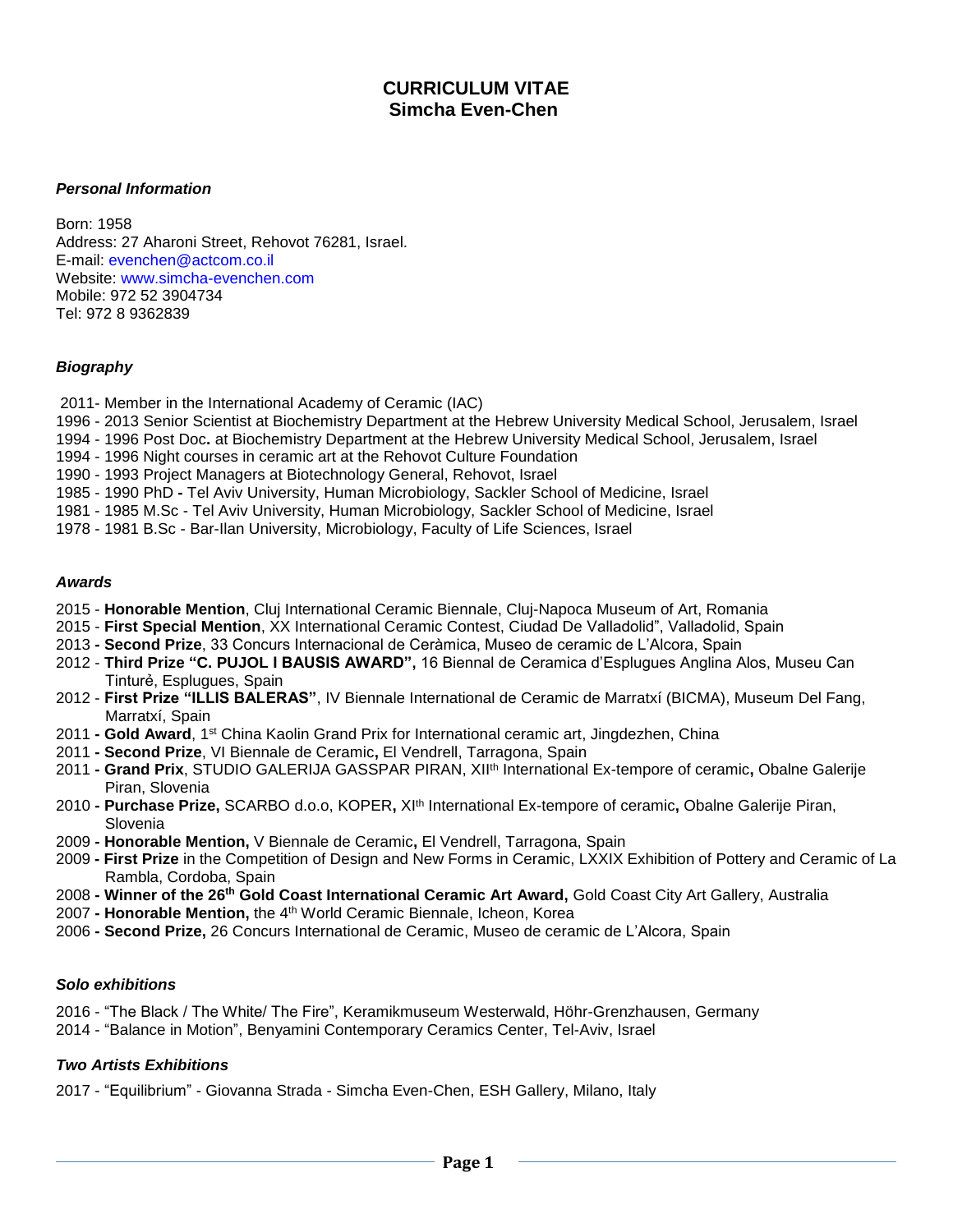### *Selected Group Exhibitions*

- 2018 IAC Members' Thematic Exhibition:" New Orientalia" (Functionality, Spirituality, Diversity), Yingge Ceramic Museum, New Taipei City, Taiwan
- 2018 MARTINSONS AWARD 2nd Latvia International Ceramic Competition, Mark Rothko Art Center, Daugavpils, Latvia
- 2018 38th International Ceramic Competition of L'Alcora (38cica), Museum L'Alcora, Spain
- 2016 IAC Members' Exhibition: Ceramics in Architecture and Public Spaces, Disseny Hub Museum, Barcelona, Spain
- 2016 The Eight Biennale for Israeli Ceramic: Wet / Fired, Eretz Israel Museum, Tel-Aviv, Israel
- 2015 Cluj International Ceramic Biennale, Cluj-Napoca Museum of Art, Romania
- 2015 59th Faenza Prize International Competition of Contemporary Ceramic Art, MIC, Faenza, Italy
- 2015 ENFLAMED, Cavin-Morris Gallery, New York, USA
- 2015 International Ceramic Symposium, V-Oglje / Slovenia, Keramik Museum, Berlin, Germany
- 2015 XX International Ceramic Contest, Ciudad De Valladolid", Valladolid, Spain
- 2014 ELEMENTALS: Women Sculpting Animism, Cavin-Morris Gallery, New York, USA
- 2014 Moving Objects, IAC Members' Exhibition, Dublin, Ireland
- 2014 29<sup>th</sup> Gold Coast International Ceramic Art Award, Gold Coast City Art Gallery, Australia
- 2014 4 th International Triennial of Silicate Arts, Kecskemét, Hungary
- 2014 Raku, Wilfrid Israel Museum of Art, Hazorea, Israel
- 2014 Raku Ceramics: Origins, Impact and Contemporary Expression", Sedona Art Center, Sedona, Arizona, USA
- 2014 Symposium Ceramic Art V-Oglje / Sancur / Slovenia, Keramikmuseum Westerwald, Germany
- 2014 XIX International Ceramic Contest, Ciudad De Valladolid", Valladolid, Spain
- 2013 Cluj International Ceramic Biennale, Cluj-Napoca Museum of Art, Romania
- 2013 Going Duch II, Doetinchem, Nederland
- 2013 33 Concurs Internacional de Ceràmica, Museo de ceramic de L'Alcora, Spain
- 2013 The 6th International Biennial Ceramics "Ciudad de Talavera" La Reina, (Toledo), Spain
- 2013 Restless II a Mix Exhibition, Cavin-Morris Gallery, New York, USA
- 2013 XVIII International Ceramic Contest, Ciudad De Valladolid", Valladolid, Spain
- 2012 16 Biennal de Ceramica d'Esplugues Anglina Alos, Museu Can Tinturẻ, Esplugues, Spain
- 2012 Winners Exhibition VI Biennale International de Ceramic, El Vendrell, Tarragona, Spain
- 2012 IAC members' exhibition, New Mexico Museum of Art, Santa Fe, USA
- 2012 The Fourth International Festival of Postmodern Ceramics CERAMICA MULTIPLEX, Museum of Varaždin, Croatia
- 2012 32 Concurs Internacional de Ceràmica, Museo de ceramic de L'Alcora, Spain
- 2012 2<sup>nd</sup> International Ceramic Triennial UNICUM 2012, Maribor, Slovenia
- 2012 IV Biennale International de Ceramic de Marratxí (BICMA), Museum Del Fang, Marratxí, Spain
- 2012 Ceramic Now Exhibition, Galateea Gallery, Bucharest, Romania
- 2011 Ceramic Now Exhibition, Cluj-Napoca, Romania
- 2011 1 st China Kaolin Grand Prix for International ceramic art, Jingdezhen, China
- 2011 VI Biennale International de Ceramic, El Vendrell, Tarragona, Spain
- 2011 "Smooth & Smoky", Vessels Gallery, Boston, USA
- 2011 XIIth International Ex-tempore of Ceramics, Obalne, Galerije Piran, Slovenia
- 2011- "Move"**,** Opera House, Tel-Aviv, Israel
- 2011 81<sup>th</sup> Exhibition of pottery and Ceramic of La Rambla, Cordoba, Spain
- 2011 3 rd International Triennial of Silicate Arts, Kecskemét, Hungary Them:"Century 21"
- 2011 39th Gangjin Festival International Ceramic Exhibition, Korea
- 2011 The 5<sup>th</sup> International Biennial Ceramics "Ciudad de Talavera" La Reina, (Toledo), Spain
- 2011 CERCO, International Prize of Contemporary Ceramics, Zaragoza, Spain
- 2011 International Mix Exhibition Painting-Sculpture-Ceramic, Usak University Art Gallery, Turkey
- 2011 The 6<sup>th</sup> Biennale for Israeli Ceramic "Ceramic Design: Techno.Logical Implements" Eretz-Israel Museum, Tel-Aviv, Israel
- 2010 Keramikos, Ceramic Art International Festival, Artidec Gallery, Bracciano, Rome, Italy
- 2010 XIth International Ex-tempore of ceramic**,** Obalne Galerije Piran, Slovenia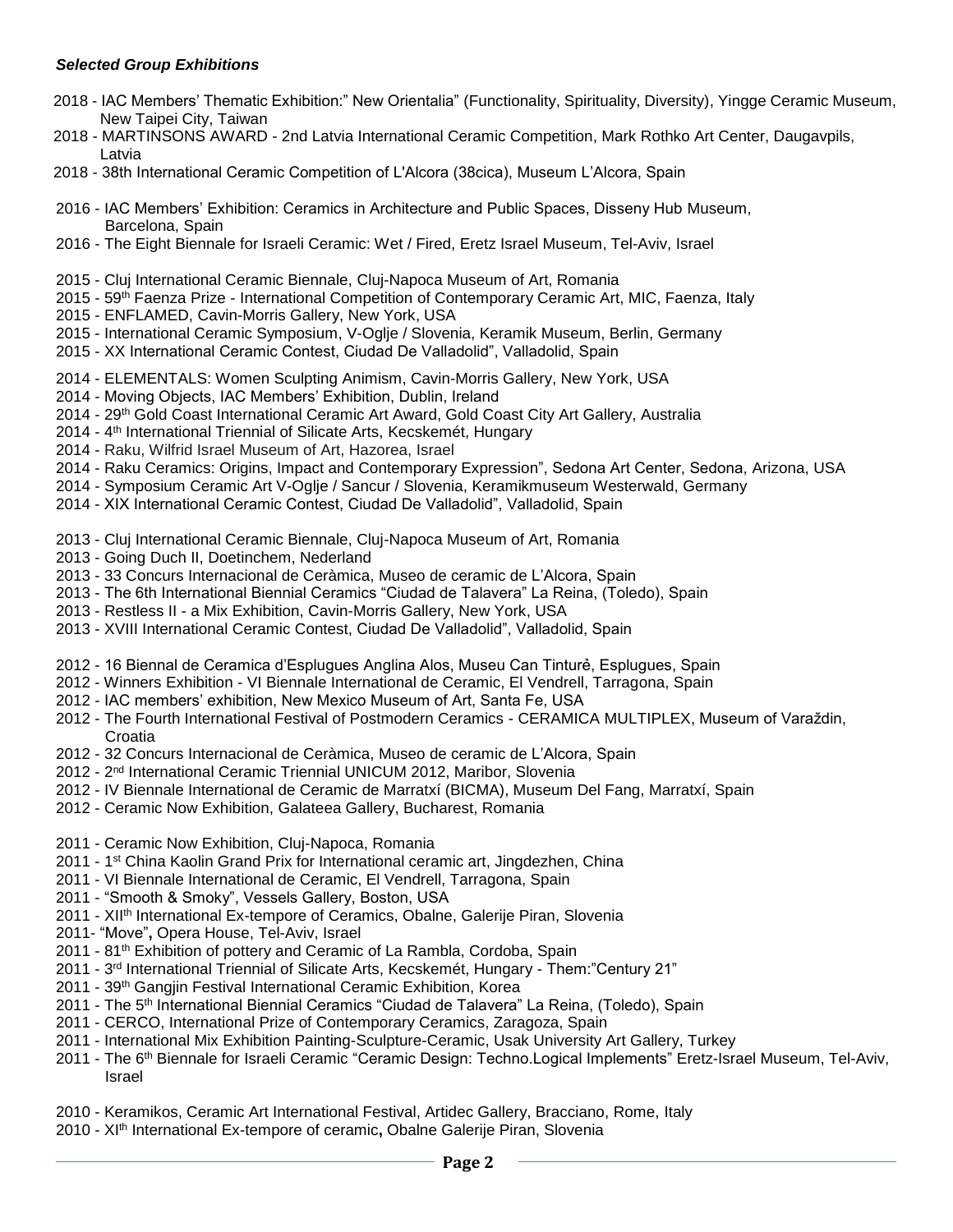- 2010 III Biennale International de Ceramic de Marratxí (BICMA), Museum Del Fang, Marratxí, Spain
- 2010 12<sup>th</sup> Biennale de la Céramique, Andenne, Belgium
- 2010 "At the Moment" traveled exhibition Keramikmuseum Westerwald in Hohr-Grenzhausen, Germany
- 2009 The 9<sup>th</sup> Biennale International de Ceramic, Manises, Valencia, Spain
- 2009 The 6<sup>th</sup> International Biannual of Ceramics of the City of Kapfenberg, Austria Them: "At the Moment"
- 2009 V Biennale de Ceramic, El Vendrell, Tarragona, Spain
- 2009 International Ceramic Competition Mosee De Carouge, Carouge, Switzerland Them: "The Cup and Saucer"
- 2009 Xth International Ex-tempore of Ceramic, Obalne Galerije Piran, Slovenia
- 2009 LXXIX Exhibition of Pottery and Ceramic of La Rambla, Cordoba, Spain
- 2009 29 Concurs International de Ceramic, Museo de ceramic de L'Alcora, Spain
- 2009 The 1st International Ceramic Triennial UNICUM 09, Metelkova National Museum, Ljubljana, Slovenia
- 2009 Ceramic Space & life the 5th World Ceramic Biennale, Icheon, Korea
- 2009 The Third International Festival of Postmodern Ceramics CERAMICA MULTIPLEX, Museum of Varaždin, Croatia - Them: "Nature as Adventure"
- 2008 The 5<sup>th</sup> Biennale for Israeli Ceramic "Clay, Sensation", Eretz-Israel Museum, Tel-Aviv, Israel
- 2008 "Clay Focus" Exhibition, Gloria Kennedy Gallery, NY, USA
- 2008 LXXVIII Exhibition of Pottery and Ceramic of La Rambla, Cordoba, Spain
- 2008 26th Gold Coast International Ceramic Art Award, Gold Coast City Art Gallery, Australia
- 2008 II Biennale International de Ceramic de Marratxí BICMA Museum Del Fang, Marratxí, Spain
- 2008 Sidney Myer Fund International Ceramic Award, Shepparton Art Gallery in association with La Trobe University, Australia
- 2007 The 8<sup>th</sup> Biennale International de Ceramic, Manises, Valencia, Spain
- 2007 Tiresies Art Gallery, Barcelona, Spain
- 2007 CERCO-07, International Prize of Contemporary Ceramics, Zaragoza, Spain
- 2007 The 4<sup>th</sup> World Ceramic Biennale, Icheon, Korea
- 2007 "Goblet", The Gallery. Shoeva, Israel
- 2006 26 Concurs International de Ceramica, Museo de ceramic de L'Alcora, Spain
- 2005 "Red" The Design Gallery of Hankin College, Holon, Israel
- 2005 International Ceramic Competition Mosee De Carouge, Carouge, Switzerland Them: "Le Vase Soliflore"
- 2004 The Third Israeli Biennale for Ceramics, "Design, Art, Design", Eretz- Israel Museum, Tel-Aviv, Israel
- 2003 Altech Ceramics Triennial, Cape Town, Rep. South Africa
- 2002 The Second Israeli Biennale for Ceramics, Eretz-Israel Museum, Tel Aviv, Israel
- 2001 "Yakimono" Japanese stile fired Pots Exhibition. Ein Hod Artist Village Gallery, Ein Hod, Israel
- 2000 "Vase Movement", Ceramic Design Exhibition. The Design Gallery of Hankin College, Israel
- 2000 Altech Ceramics Biennale, Sandton Civic Gallery, Sandton, Gauteng, Rep. of South Africa
- 2000 "Clay 2000" The First Israeli Biennale for Ceramics, Eretz-Israel Museum, Tel-Aviv, Israel

## *Collections*

- 2018 Yingge Ceramic Museum, New Taipei City, Taiwan
- 2017 Modern Ceramic Art Museum, Shangyu, China
- 2016 Musée Ariana, Geneva, Switzerland
- 2016 Keramikmuseum Westerwald, Höhr-Grenzhausen, Germany
- 2015 Museo Internazionale delle Ceramiche (MIC), Faenza, Italy
- 2015 Shenhou International Ceramic Art Commune, Henan, China
- 2014 State Art Collection, Dublin, Ireland
- 2013 Museo de ceramic de L'Alcora, Spain
- 2012 Museu Can Tinturẻ, Esplugues, Spain
- 2012 The American Museum of Ceramic Art, Pomona, CA
- 2012 Museum Del Fang, Marratxí, Spain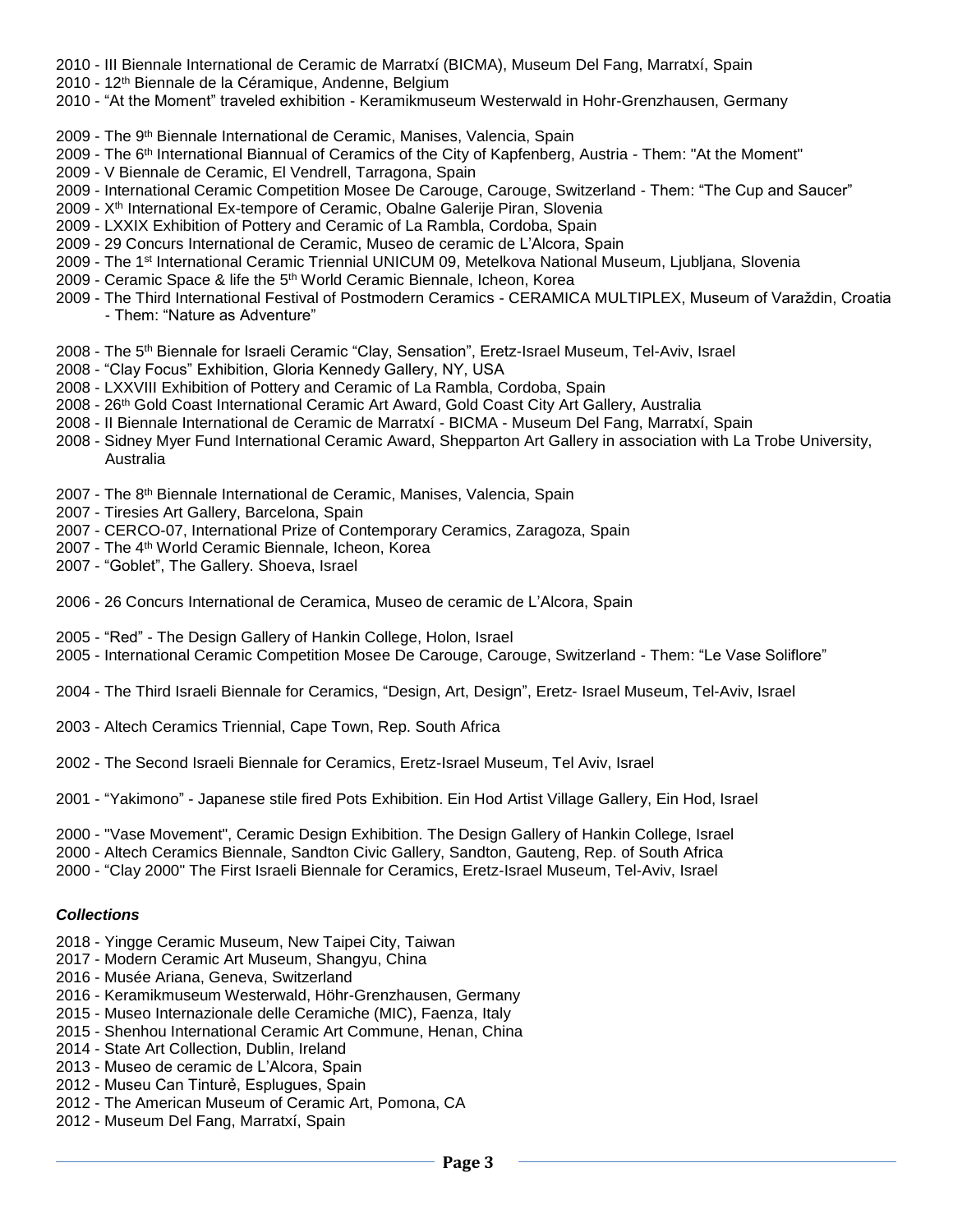- 2011 Great China Museum, Jingdezhen, China
- 2011 Town Council Art Collection, El Vederell, Tarragona, Spain
- 2011 Ganjin Celadon Museum, Korea
- 2011 Obalne Galerije Piran, Slovenia
- 2010 Obalne Galerije Piran, Slovenia
- 2009 Museum of Ceramic of La Rambla, Cordoba, Spain
- 2008 Gold Cost City Art Gallery, Australia
- 2007 Icheon World Ceramic Exposition Foundation (WOCEF), Korea
- 2006 Museo de ceramic de L'Alcora, Spain
- 2000 Eretz-Israel Museum Tel Aviv, Israel
- Privet Collections Israel, Europe, USA

## *Member of competition Jury*

- 2018 Sixth International Ceramic Art Symposium "Baikal-CeraMystica", Siberia
- 2017 International Ceramic Competition, Vallauris Institute of Art (V.I.A), Terra Rossa Ceramic Museum, Salterns, Provence, France - Them "Vampire"
- 2016 Latvia International Ceramics Biennale "Martinons Award"**,** Daugavpils, Latvia
- 2015 International Ceramic Competition, Vallauris Institute of Art (V.I.A), Vallauris, France Them: "URN"
- 2013 V Biennale International de Ceramic de Marratxi (BICMA), Museum Del Fang, Marratxi, Spain
- 2012 "Maud Friedland Prize", Israel
- 2007 Winners Selection of the 27<sup>th</sup> Concurs International de Ceramic, L'Alcora, Spain

## *Invited Symposium/ Residency*

- 2018 IX International Ceramic Symposium, Römhild, Thuringia, Germany Theme: "Ceramic Speak Many Languages"
- 2017 Two months residency at Shangyu Celadon Modern International Center, China
- 2017 Maskabal Ceramic Symposium, Hacettepe University, Ankara, Turkey
- 2017 International Art Symposium "BAIKAK-CERAMYSTICA.ICE", Irkutsk, Siberia
- 2016 4th International Mediterrian Terracotta Symposium, Nicosia, Cyprus
- 2015 Second International Jun-Porcelain Ceramic Creation Camp in Henan, Shenhou, China
- 2015 International Ceramic Art Symposium "Ceramic Laboratory", Daugavpils, Latvia
- 2014 International Ceramic Symposium Innsbruck Tirol (IKSIT), Austria
- 2013 8<sup>th</sup> International Symposium of Ceramic Art (ISCA) V-Oglje, Slovenia

## *Lectures*

- 2017 Terra Rossa Ceramic Museum, Salernes, Provence, France
- 2017 *"Around the World",* Benyamini Contemporary Ceramics Center, Tel-Aviv, Israel
- 2017 Studio Re4clay, Delhi. India
- 2017 **-** Ishan khosla Design, Delhi, India
- 2017 Delhi Blue Pottery Trust, Delhi, India
- 2016 Benyamini Contemporary Ceramics Center, Tel-Aviv, Israel
- 2016 TonRaum, Keramikmuseum Westerwald, Höhr-Grenzhausen, Germany
- 2016 International Workshop of Contemporary Ceramic, Pontevedra, Spain
- 2016 "Tension & Balance". PERSON, COLOR, NATURE, MUSIC Conference, Daugavpils, Latvia
- 2015 Second International Jun-Porcelain Ceramic Creation Camp in Henan, Shenhou, China
- 2015 The Brewery of Ceramic Arts, Israel
- 2015 Ceramic Artist Organization "Southern Clay", Israel
- 2014 International Ceramic Symposium Innsbruck Tirol (IKSIT), Austria
- 2013 Biennial Ceramics Seminar in Villa Gesell, Argentina
- 2013 Vallauris Institute of Art Vallauris (V.I.A), Vallauris, France
- 2013 8<sup>th</sup> International Symposium of Ceramic Art (ISCA) V-Oglje, Slovenia